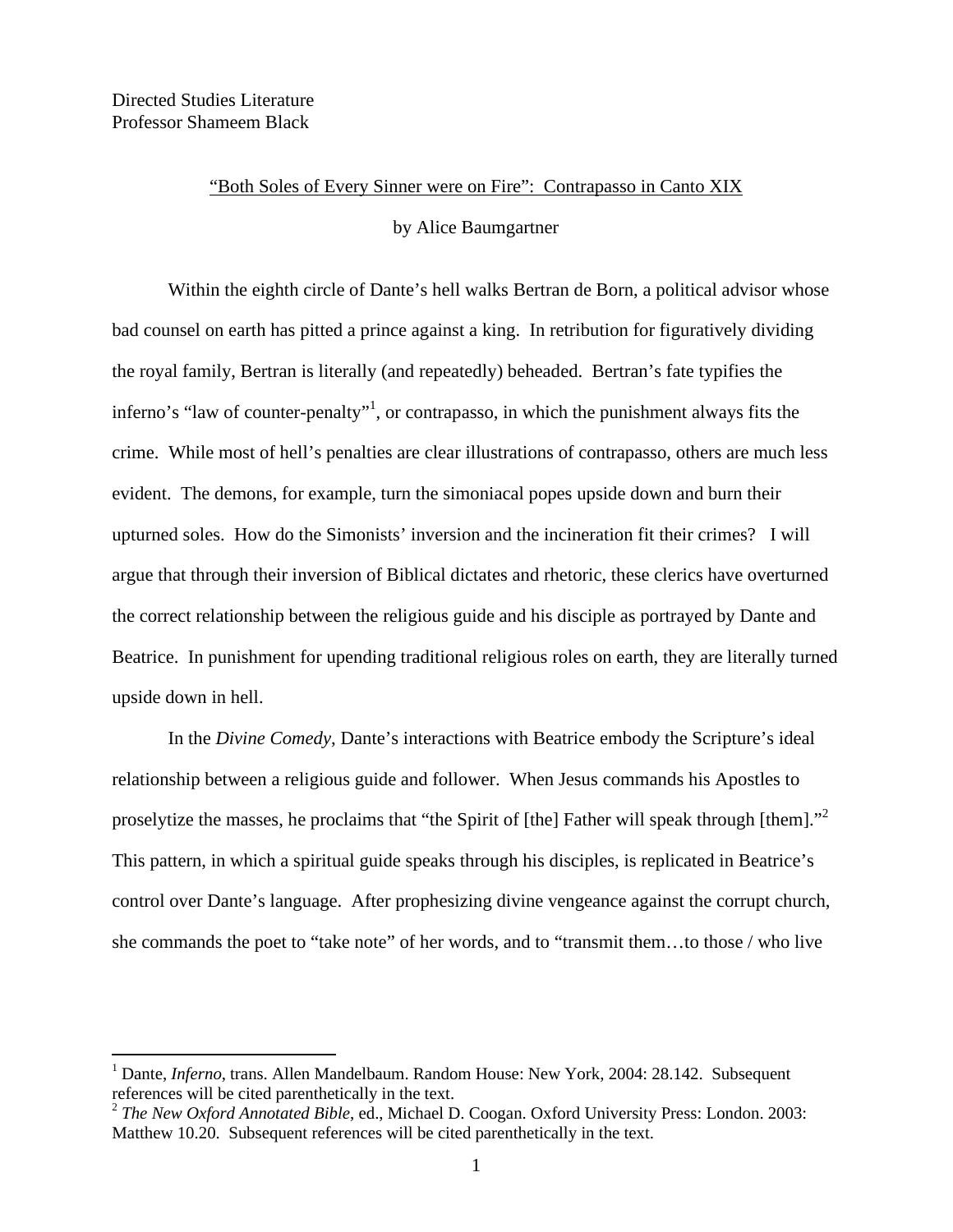the life that is a race to death."<sup>3</sup> The transcription of her prophecies throughout the *Divine Comedy* is testament to the fulfillment of this command; as Dante's religious guide, she literally speaks through his text.

Beatrice reinforces her status as an ideal spiritual companion to Dante by imitating Christ's storytelling genre: the parable. Mystified by Beatrice's parable of the dragon, the whore, and the giant, Dante asks: "But why does your desired word ascend / so high above my understanding that / the more I try, the more am I denied?" (*Purg.* 33.82-84). Beatrice insists that her tale must be obscure in order for Dante to realize that reason alone cannot "comprehend" the matters of God (*Purg.* 33.87). When the Apostles question the effectiveness of parables, Christ replies much as Beatrice does: "All these things are done in parables that seeing they may see, and not perceive; and hearing they may hear, and not understand" (Mark 4.11-12). Like Beatrice, Jesus contends that the confusion induced by parables reveals the inefficiency of reason in explaining the works of God. By replicating the pattern of Christ's storytelling and the Apostle's confusion, Beatrice and Dante exemplify the scriptural relationship between a spiritual teacher and follower.

This ideal interaction between a leader and disciple is underscored by Dante's journey itself. Just as spiritual leaders must guide their followers along the path of Jesus, so too does Beatrice bring about Dante's journey, which is made in imitation of Christ. After his crucifixion, Jesus "descend[s] into hell, and on the third day he [rises] again" (Apostles' Creed 37). This pattern of descent before ascent is reflected in Dante's own traverse through the netherworld of Hell. Indeed, upon his entrance to Purgatory, Dante replicates scriptural diction, proclaiming that he too has "rise[n] again from hell's dead realm" (*Purg*. 1.8). Beatrice's personal guidance then allows him to complete his spiritual journey to the Empyrean. Just as Jesus "ascend[s] into heaven" through the will of God (Apostles' Creed 39), Dante is drawn to paradise by a

 <sup>3</sup> Dante, *Purgatorio*, trans. Allen Mandelbaum. Random House: New York, 2004: 33.52-54. Subsequent references will be cited parenthetically in the text.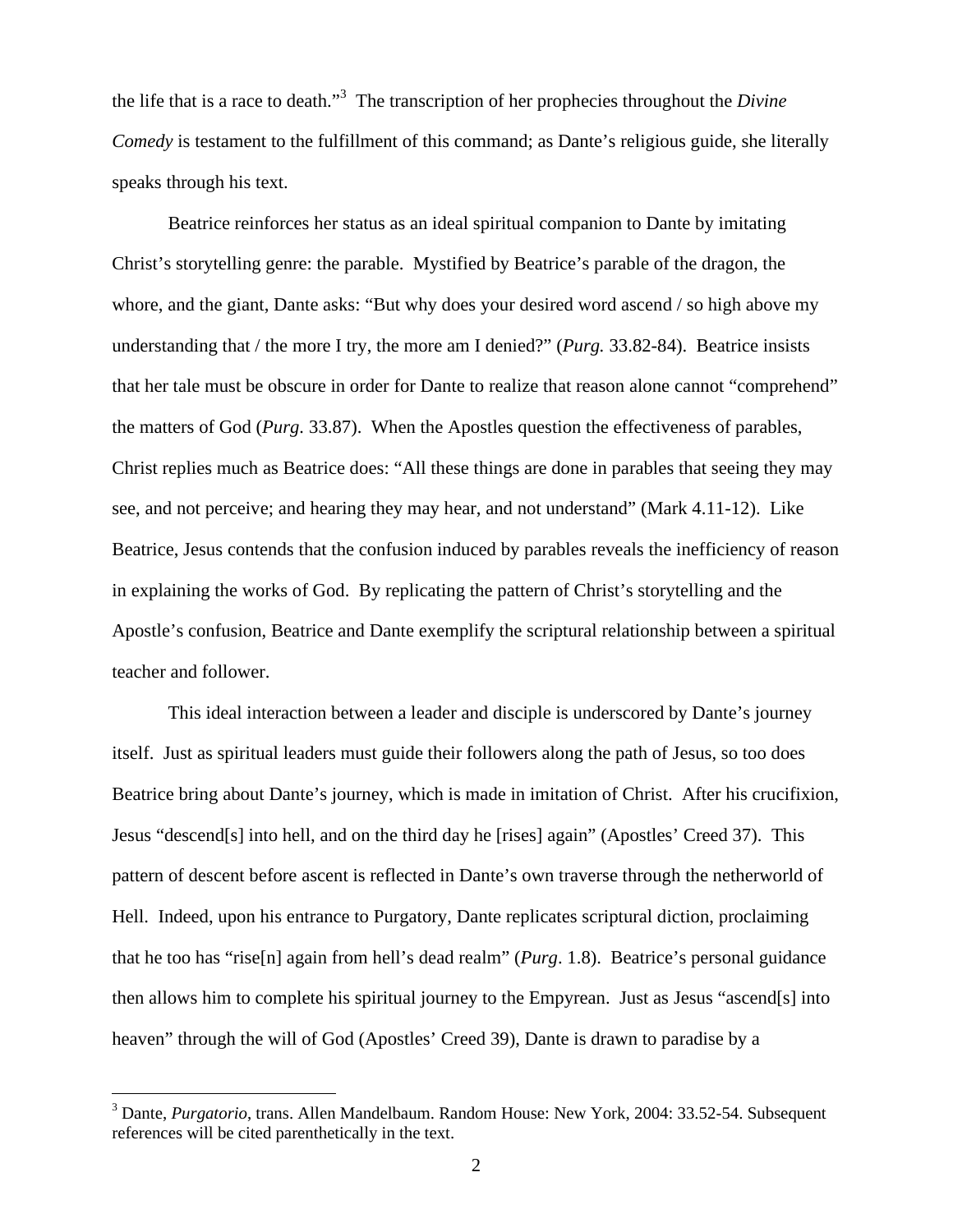"wonderful"<sup>4</sup> divine force. Beatrice's guidance and Dante's discipleship embody the ideal interactions between a leader and disciple.

This idyllic relationship is replicated in the connubial imagery used to describe Dante and Beatrice. Indeed, the scriptures often compare the health of the church to the well-being of a married couple. To explain why the apostles are not fasting during a religious holiday, for example, Jesus explains that "the wedding guests cannot mourn as long as the bride-groom is with them" (Matthew 9.15). Having recently founded the Christian church, he compares himself to a newlywed and thereby establishes a relationship between marital and clerical success.

Similarly, Dante often depicts his relationship with Beatrice in matrimonial terms. She first appears to the poet wearing a "white veil" (*Purg.* 30.32) – the traditional attire of a bride. At the sight of his Muse, Dante is filled with the "mighty power of old love" (*Purg.* 30.38). As an ideal of courtly love, the couple also embodies the Biblical ideal of spiritual love between a husband and wife. In his letter to the Corinthians, Paul proclaims that "the unbelieving husband is sanctified by his wife" (1 Cor. 7:14). In her capacity as the ideal wife, Beatrice attempts to lead Dante "toward the way of righteousness" (30.123) during her life and entreats the Lord to permit his spiritual journey when he strays towards the "untrue path" after her death (30.130). She even achieves her aim: after his journey, Dante sits "devoutly at the feet of her commandments, / and set[s] [his] mind and eyes where she wish[s] [him] to" (*Purg.* 32.106). By fulfilling her duties as the ideal wife, Beatrice has redirected Dante towards the path of God. The couple's emulation of both courtly and spiritual love thereby embodies the ideal spousal relationship.

While Dante and Beatrice exhibit the ideal relationship between leader and follower as well as husband and wife, the Simonists invert this established order. First, these sinners ignore the Biblical dictates that monetary donations play no role in admittance to heaven. When Jesus

 <sup>4</sup> Dante, *Paradiso*, trans. Allen Mandelbaum. Random House: New York, 2004: 1.25. Subsequent references will be cited parenthetically in the text.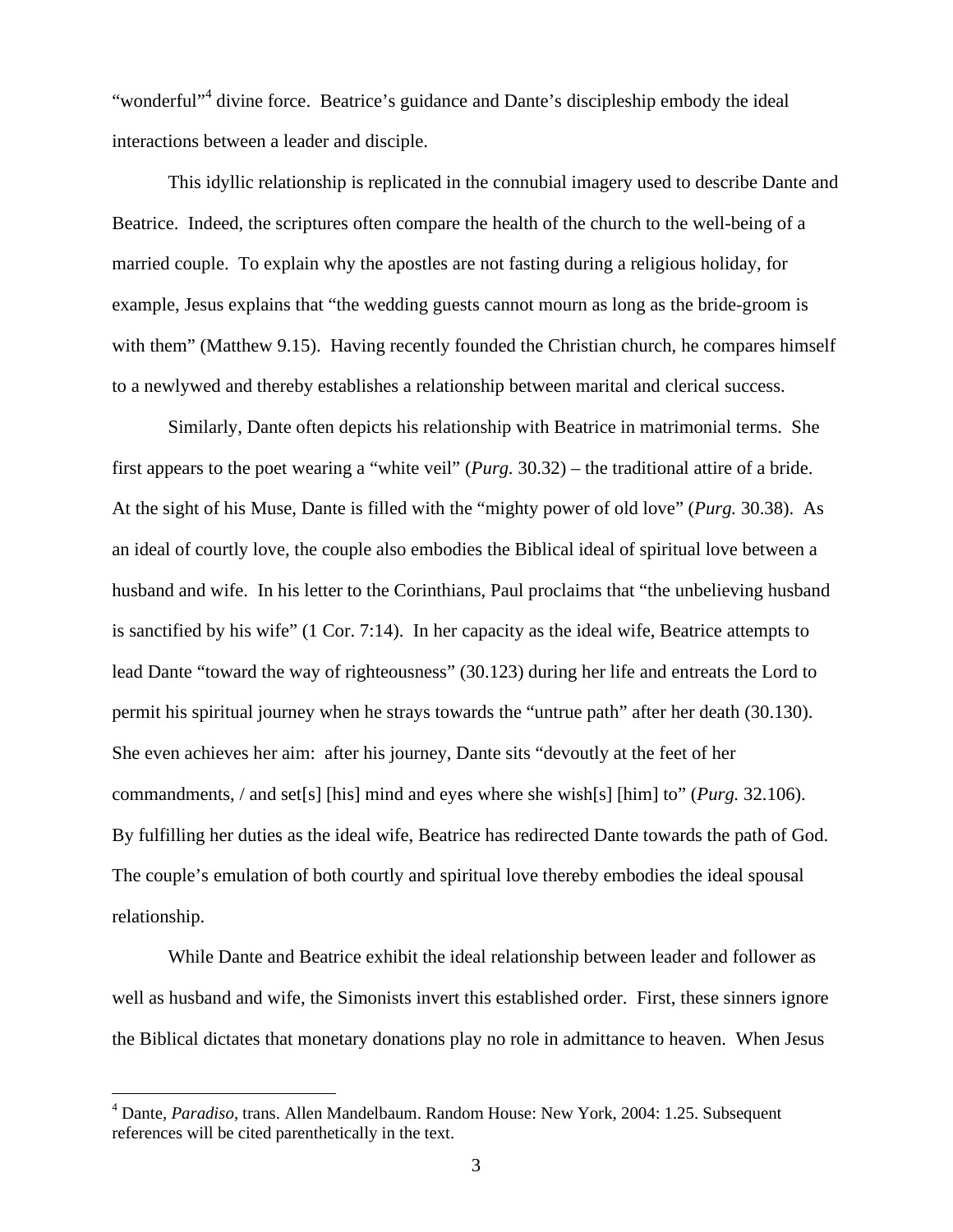instructs his disciples to preach to the masses, he warns them: '"You received [salvation] without payment; give without payment. Take no gold, or silver, or copper in your belts" (Matthew 10.8- 9). Indeed, the Lord gives Peter "the keys of the kingdom of heaven" (Matthew 16:18) in exchange for his discipleship alone – not money. Rather than offering salvation in return for allegiance, as divine law dictates, the Simonists claim that deliverance can only be achieved through monetary donations to the church. Their sin offends Dante, and as a result, he asks them, "Then tell me now, how much gold did our Lord / ask that Saint Peter give to him before / he placed the keys within his care?" (*Inf.* 19.90-93). Promising salvation in exchange for gold, the Simonists have turned a basic Christian message on its head: they have made access to money the key to salvation, instead of an irrelevancy.

The Simonists also corrupt the ideal relationship between the spiritual leaders and the church of followers by inverting the traditional roles of husband and wife. While Beatrice is the "compassionate" (*Inf.* 2.133), "blessed" (*Inf.* 2.124), and "virtuous" (*Inf.* 2.86) companion to Dante, the church is corrupted as a result of the Simonists' control. Confusing Dante with his successor Boniface, Pope Nicholas III asks, "Are you so quickly sated with riches / for which you did not fear to take by guile / the Lovely Lady, then to violate her?" (*Inf.* 19.55-57). The Lovely Lady represents the church, and the pope's simony has figuratively violated her. The previously pure church has thus been contaminated.

Indeed, in the hands of the simoniacal popes, the things of God have become the sinful harlots rather than the lawful spouses of Christ: the church has become a whore "who sits upon the waters / and…fornicates with kings" (*Inf.* 19.106-107). The rhetoric of Dante's denunciation subtly inverts the apocalyptic rhetoric of the Bible, in which the seven angels with seven vials describe the Antichrist as a "great whore that sitteth upon many waters; with whom the kings of the earth have committed fornication" (Rev. 17:1-3). The image of water alludes to the "darkness [that] covered the face of the deep…waters" (Genesis 1.1) before God's creation, and suggests an apocalyptic return to this "formless void" (*ibid*). While Dante retains the direful

4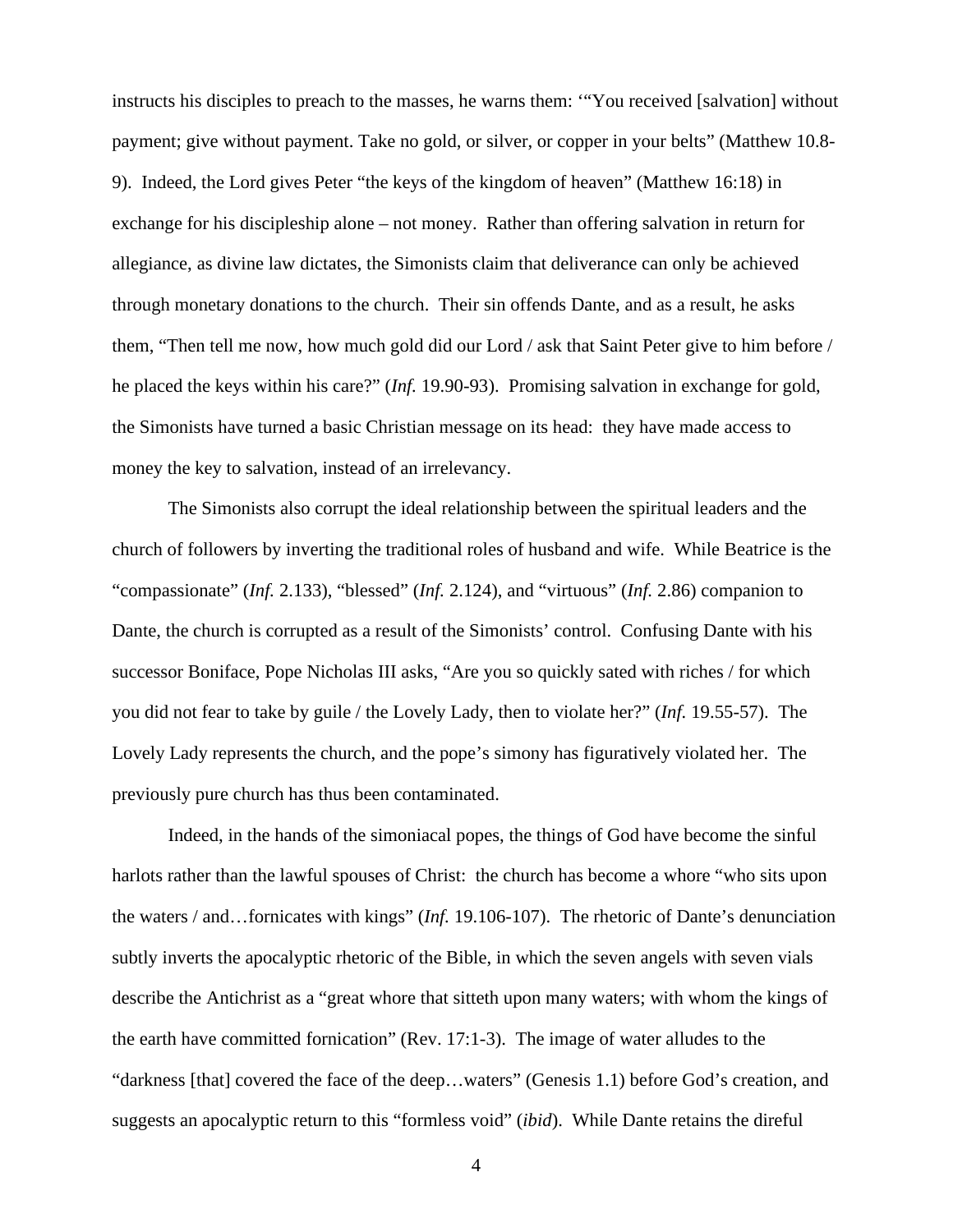prediction of Revelation, Dante subtly changes its diction: in his version, the *whore* fornicates with the kings whereas, in the biblical account, the *kings* fornicate with the whore. Dante's reversal of the subject places the guilt squarely on the prostitute – the representation of the church. According to this analogy, Dante suggests that the church and its leaders are responsible for the world's degradation – not its kings, or political heads. Dante's literary reversal of scriptural rhetoric mirrors the Simonists' literal inversion of Biblical laws.

This inversion is further reflected in the physical description of the prostitute. Dante describes this whore as a monster "born with seven heads and… / the power and support of the ten horns / as long as virtue was her husband's pleasure" (*Inf.* 19.108-11). In contrast, this figure in the Apocalypse sits "upon a scarlet colored beast, full of names and blasphemy, having seven heads and ten horns" (Revelations 17:3). In the scriptural account of the Apocalypse, the whore, who symbolizes the Antichrist, rides and controls the beast, which symbolizes the church. In a metaphorical inversion of the religious tradition, Dante's whore *becomes* the Biblical beast; the church becomes a symbol of the Antichrist. Indeed, the monstrous woman, that is, the church, is supported by its ten horns – the Ten Commandments – and its seven heads – the seven sacraments. Even these basic tenets of Christianity have become perverse mutations as a result of the Simonists' misrule. Indeed, the prostitute does not control the beast as in the Book of Revelations; instead, she is controlled by her husband: the pope. This reversal shows that the pope controls the church and is therefore responsible for its degradation.

The Simonists' inversion of Biblical order explains the contrapasso of their punishment: they are literally turned upside down. But why are their soles scorched? Upturned sinners, whose feet are burned, invoke an inverted image of the Apostles at Pentecost. Frightened by "a sound like the rush of a violent wind," the Apostles perceive "divided flames... rest[ing] on each of them" (Acts 2.1-4). By giving them the ability to speak all languages, these flames allow the followers of Christ to disseminate his teachings and guide the church. This scene, however, is subtly altered in Dante's version of the inferno. The "three winds" (*Inf.* 33.127) generated by

5